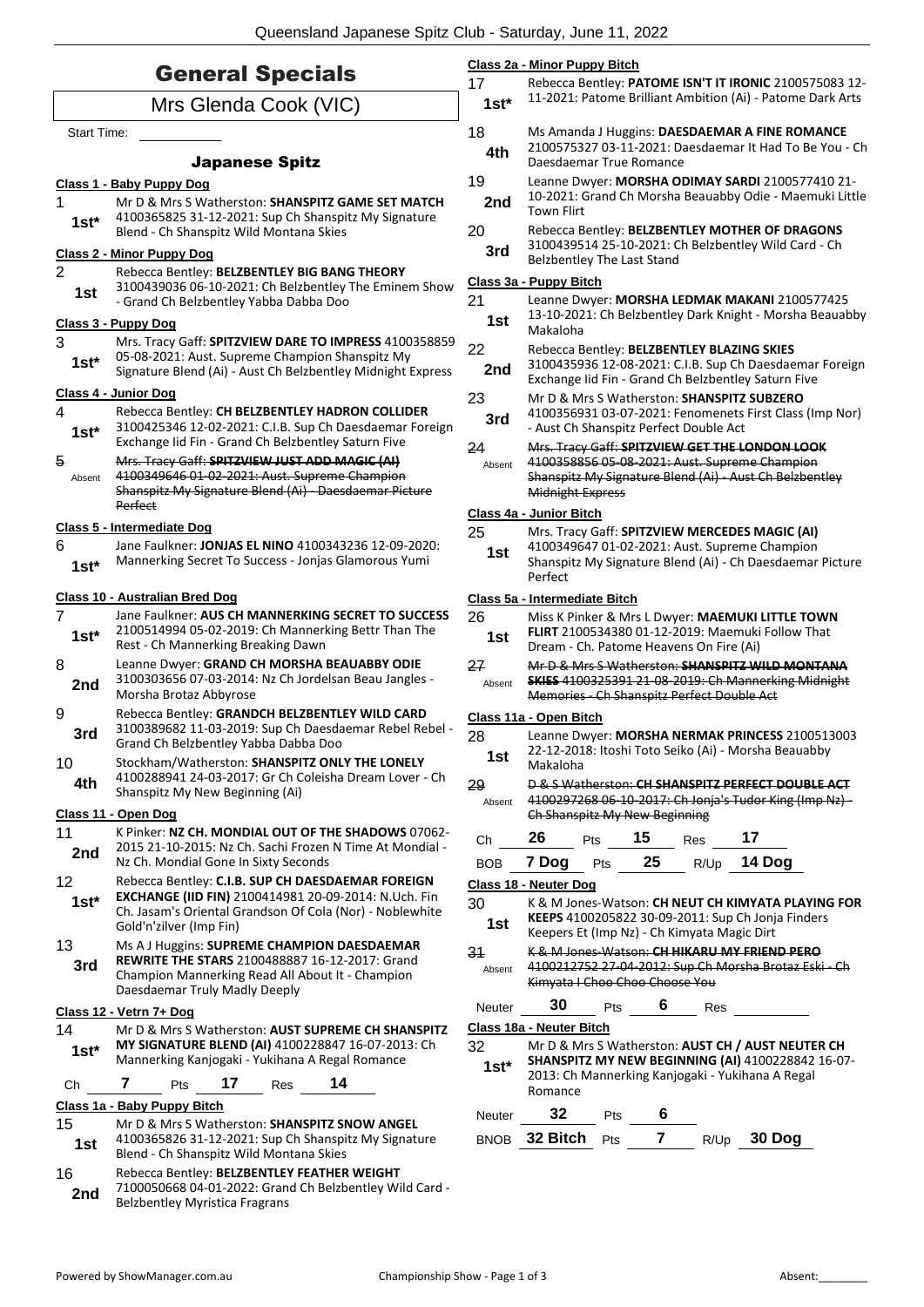| <b>Group 0 - Specials</b> |               |  |  |
|---------------------------|---------------|--|--|
| <b>Best</b>               |               |  |  |
| R/Up                      |               |  |  |
|                           |               |  |  |
|                           | <b>Neuter</b> |  |  |
| <b>Best</b>               |               |  |  |
| R/Up                      |               |  |  |
|                           |               |  |  |
| Finish                    | Absent<br>0   |  |  |